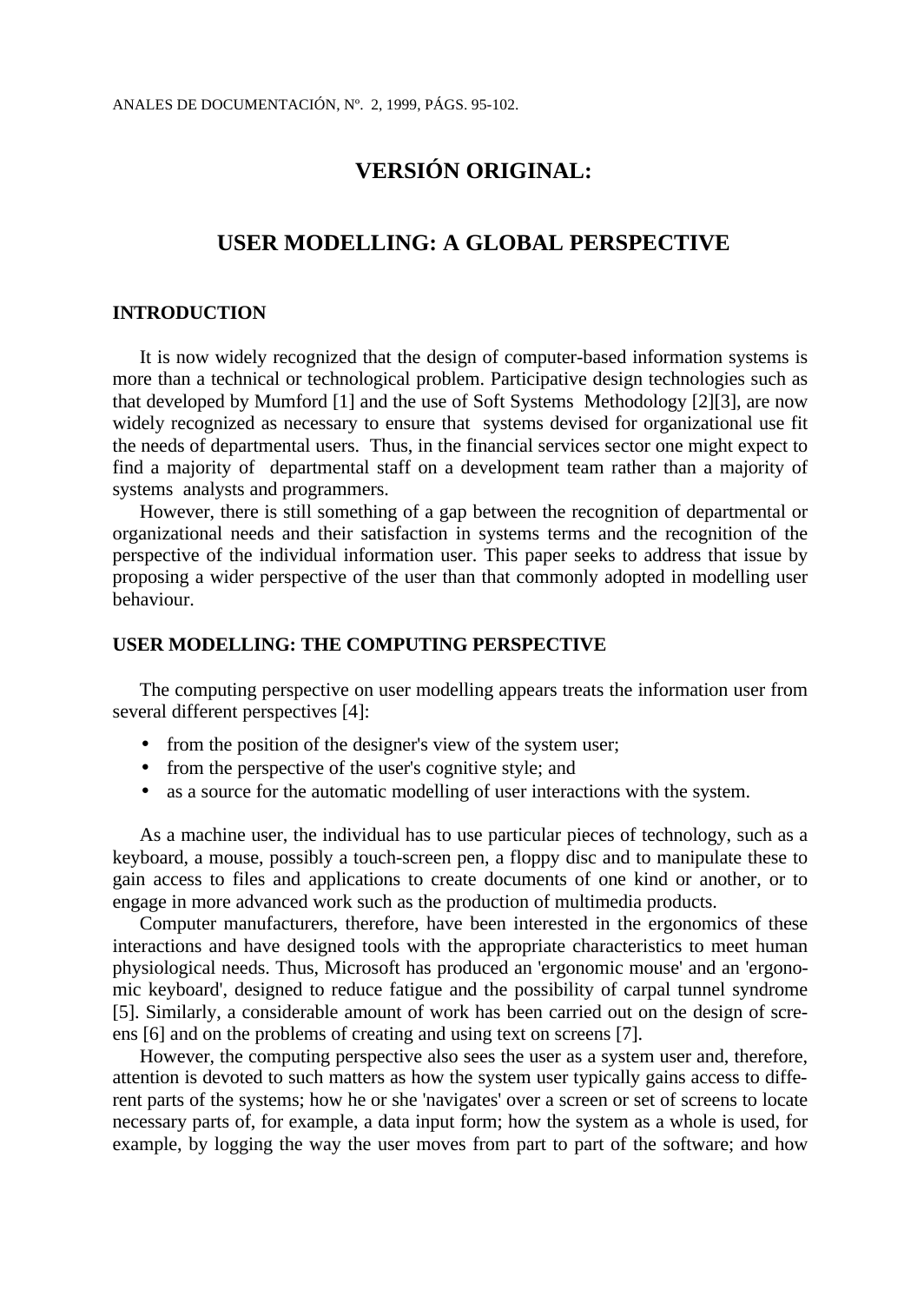the user formulates questions and queries when searching help files [8] or using SQL routines.

This takes the work into the area of cognitive modelling where the intention is that, through understanding the cognitive processes of the computer user or information-seeker, systems that are more in tune with those processes can be developed. Work at Sheffield, for example, has focused on the effect of cognitive style on information-seeking behaviour [9] [10] [11] and reveals differences in such behaviour by people with different learning styles. A more general perspective on cognitive styles was presented by Benbasat & Taylor [12] who showed that analytic decision-makers had different styles from those who employed heuristic methods, and that there was another division of style into perceptive and receptive, which also had implications for system design. Thus, ANALYTICS preferred quantitative decision aids, while the heuristics needed more search capabilities and, preferably, simulation routines built into systems through which they could employ trial and error techniques. The PERCEPTIVES wanted data categorization and exception reporting, while the RECEPTIVES needed access to 'every piece of historical data'.

## **INFORMATION IN THE ORGANIZATION**

Before moving on the present a wider perspective on the information user it is necessary to define more clearly what we mean by information, since the word is used in many different ways. For example, there has been a tendency to drop the use of the phrase "data-processing system" in favour of "information system", without actually changing the nature of the system and most so-called information systems are still data-processing systems.

The distinction is that data only becomes information when meaning is attached through interpretation. Thus a set of population figures only becomes information when it can be analyzed in terms of increase or decrease over time, growth or decline in various population groups, and so forth.

Intelligence, on the other hand, is information that can be put to strategic use. A weather report is useful information, but for the army general in the field of battle, it is crucial intelligence that can affect the future. Similarly, at the strategic level of organizations, information systems are likely to be less useful than intelligence systems and all intelligence needs the input of human minds to determine what the information means for the future of the organization.

Most of the intelligence that an organization needs will be drawn from outside the organization, since it relates to the competitive environment in which it finds itself - information on markets, on market trends, on competitors' actions, on economic trends generally, and on legislation that may affect the organization's future or functions. Information systems that fail to provide access to external electronic information sources and that enable some intelligent filtering of that information will be less than fully useful at the executive level.

It must also be noted that 'information' is both a product and a process. Information is regarded as a 'thing' or a 'stuff' because, traditionally, it has been embodied in artefacts such as books, journals, newspapers, etc. However, radio and television programmes, although delivered through an artefact, are less tangible, because they are less permanent unless taped. Consequently, they draw attention to the process involved in information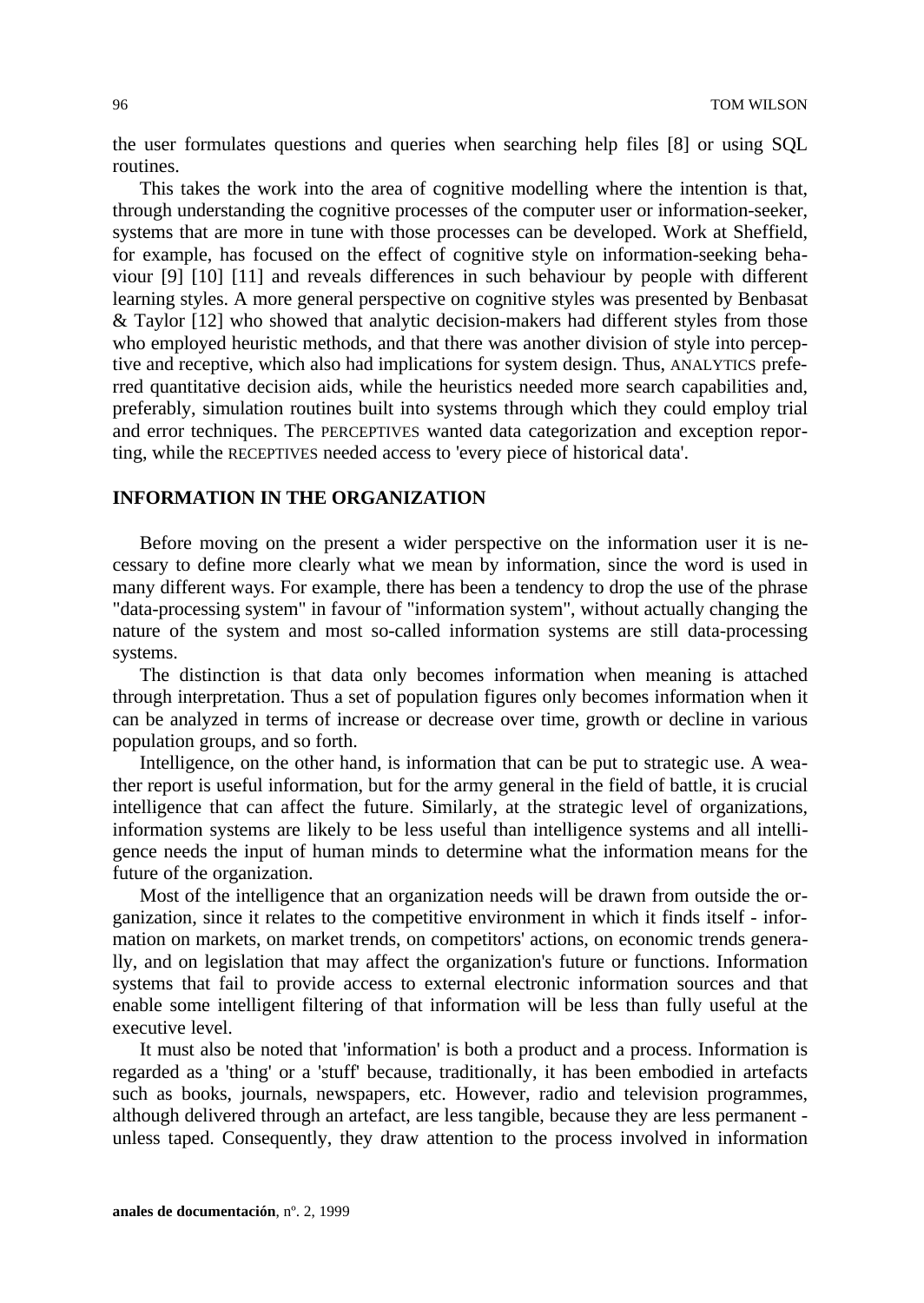acquisition, which, in these terms, is purely mental in character - we watch and/or listen to the programme and how much 'information' we receive is not a function of the number of pages of 'stuff', but of the mental processes of understanding and integrating the data into our personal knowledge structures.

When we come to consider computer-based information systems, the situation is similar: we read from a screen and can immediately delete, for example, an e-mail message. The information is transitory, reference back to it is not a matter of picking a book off a shelf, but of recalling the search strategy that took us to the information. We have to integrate not only the information, but also the steps we took to get the information - and many information systems are less than friendly in enabling access to information sources.

## **THE INFORMATION USER IN THE ORGANIZATION: THE WIDER PERSPECTIVE**

Beyond the individual, and beyond the individual in interaction with the computer or the information system, however, lies the social and organizational world of the information seeker.

The organizational worker lives within a set of social "worlds" - the world of the work-group with whom he or she accomplishes the tasks of the organization; the world of the friendship group that may overlap but not totally encompass the work-group; the world of the reference group, that is, those persons in the organization that the individual takes as models of behaviour or of accomplishment - the persons the individual would most like to emulate; and the formal world of the organization in its totality, in which he or she has a role, a set of functions, an organizational position, and so on.

The fact that the information system user is also a member of all of these social worlds and that they are sustained through communication is something that must be remembered in designing organizational information systems - above all, they must be systems that relate to and, where possible, enhance the existing communication systems. This is one reason why electronic mail is now recognized as one of the drivers that encourages the adoption of information technology, and why a one-to-one ratio of terminals to users is essential if the full benefits of IT are to be obtained.

## **THE USER AT WORK**

Within the work-group and the organization there are a number of issues that are likely to affect the use of information systems. First, the aims and objectives of the individual and the group or organization do not always coincide. At a fundamental level this affects the individual's motivation, for example, if he or she believes that the organization is not providing adequate support for the attainment of personal objectives, and it also affects the motivation to communicate with others and to use information/communication systems. The most evident circumstance in which this mis-match may affect performance is when there is conflict between individuals, or between the individual and the organization. In situations of conflict, one response is to withhold information, so that it can be used as a bargaining chip in any negotiations to resolve the conflict. In really serious conflicts the individual may deliberately damage the information system, for example by leaving behind a 'software bomb' when dismissed from the organization.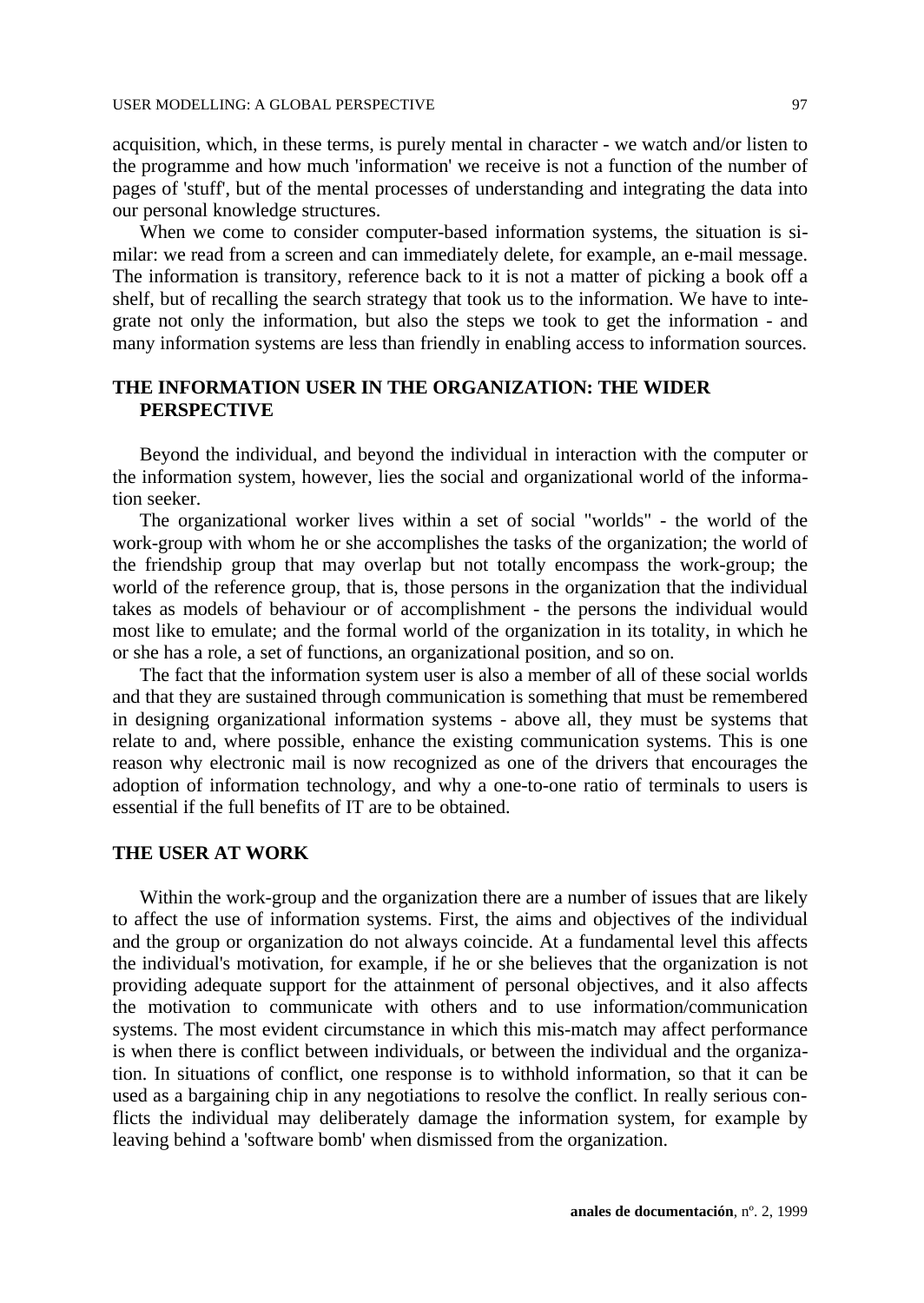However, the very nature of the structure of organizations and the distribution of different kinds of work may also inhibit information flows and/or the use of information systems. For example, in some service bureaucracies the effectiveness of information systems may depend crucially upon those who work at the operational level and may fail because those workers see little benefit from the systems in terms of supporting their own work. In the UK, social services departments, which provide social welfare services to disadvantaged, elderly, and handicapped persons, have found great difficulty in creating effective information systems for management. The reason has been that such systems depend for their data on the input from basic grade social workers, who see little benefit to their own work from the efforts they are asked to make in providing the data. Consequently, they have little enthusiasm for the systems and, in a number of instances, acted in such a way as to undermine the system completely, leading to its abandonment.

A model of the user, therefore, must begin with a model of the organization in which the user works, and with an understanding of the various organizational and interpersonal influences that may affect his or her information-seeking behaviour.

## **COMMUNICATION BEHAVIOUR**

We can begin to look at the user's information-seeking behaviour by considering communication in organizations generally. We can typify that behaviour as being predominantly oral communication, much of which takes place in meetings, and which is further characterised by frequent interruption. The higher we go in the organization, the more oral communication dominates, and the more meetings dominate. At all managerial levels, interruption is a constant fact of life. We can look at these characteristics in a little more detail:

#### **Oral communication**

First, consider the fact that oral communication dominates. This is particularly true of managerial levels and may also be true of other levels in some organizations. It may not be so true at lower levels in production-line factories, for example, where the oral communication that takes place may be partially work-related, but which also encompasses many other topics - such as sport.

Evidence for the dominance of oral communication has been gathered by a number of investigators: for example, Mintzberg [13] noted that, in his investigation, oral interaction "accounted for 78 percent of the five managers' time and 67 percent of their activities", while other investigators had found even higher percentages.

In my own work on communication in social services department in the UK, we found that 61% of all communication events involved oral communication, either face-to-face or by telephone. As the report noted:

*"...one senior manager... was so alarmed by the data relating to his own behaviour that he reported... that he was now committing much more to paper because he realized that misunderstandings could arise from over-dependence on oral information transfer." [14]*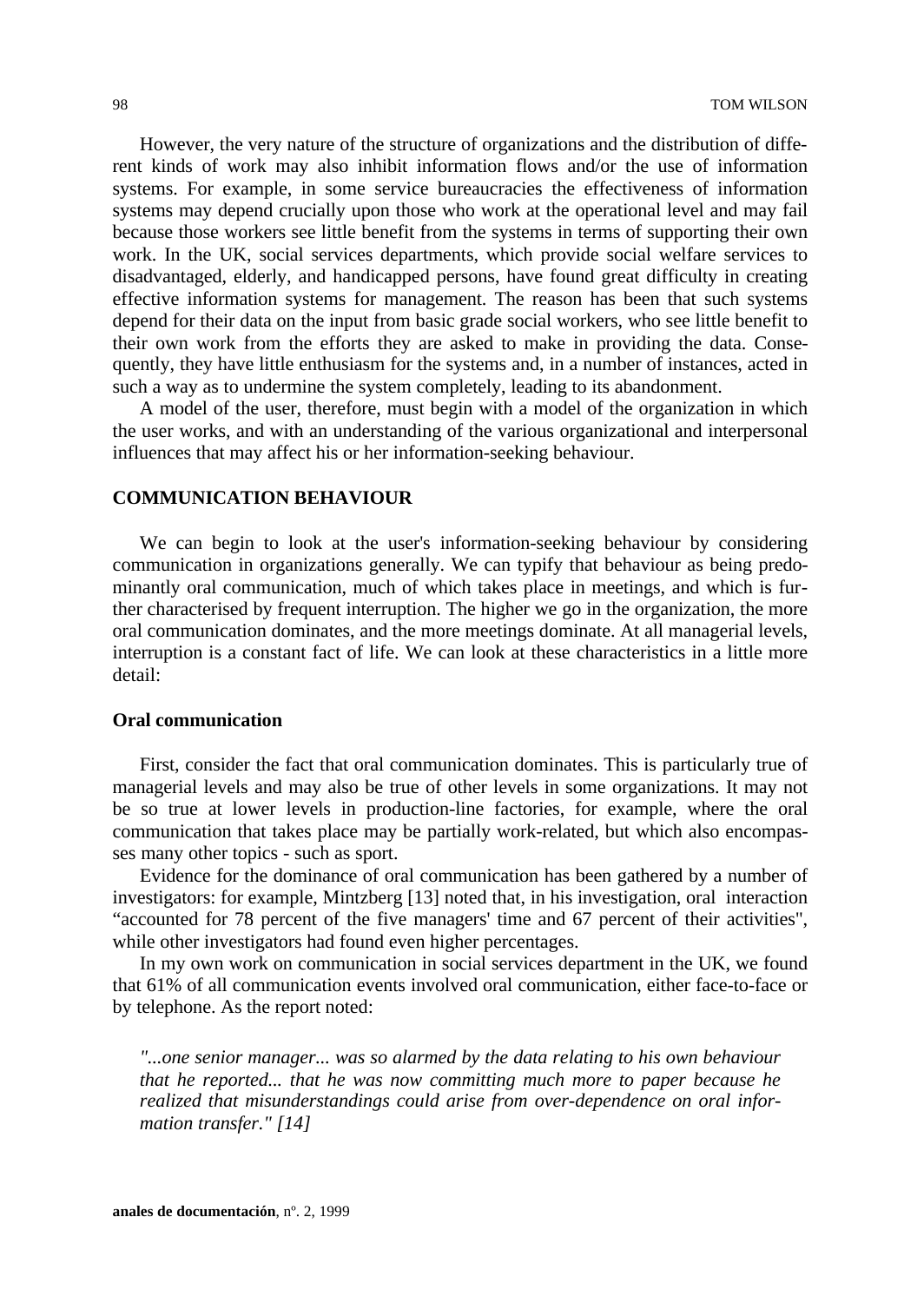#### **Meetings**

Just as investigators have found oral communication to be significant, so they have found that meetings are likely to occupy a great deal of time, especially for managers. Mintzberg found that scheduled meetings occupied 59% of the time of his five managers, and we found that directorate level staff spent, on average, almost 17 hours a week in meetings, either scheduled or unscheduled. In our own investigation the difference in time spent in meetings was obvious, with executive level spending almost 17 hours a week, line managers just over 13 hours, with the 'operational' staff spending only 5 hours.

| <b>Level of Staff</b> | No. of staff |     | No. of Meetings Ave. No. of Hours |
|-----------------------|--------------|-----|-----------------------------------|
| Directorate           |              | 60  | 16.8                              |
| Line Manager          |              | 38  | 13.4                              |
| Specialist            |              | 21  | 6.5                               |
| Fieldworker           | 6            | 19  | 4.8                               |
| Administration        |              | 3   | 0.6                               |
| Totals                | 22           | 141 | 9.0                               |

Table: Time spent in meetings

#### **Interruptions**

The other major characteristic of managerial work is the level of interruptions that take place in the ordinary working day. The lower the level of the manager, the less likely it is that a PA or secretary bars the way to telephone callers or personal callers and, in any event, the individual may be called to meet with a superior or some other person (local government politician, for example) who cannot be denied, and will have scheduled meetings in the diary that have to be attended.

This interrupted character of managerial work has been referred to by several investigators: Stewart [15], for example, in a study of 160 managers, found that, on average, they had only nine periods of uninterrupted work for at least half an hour in four weeks. Carlsson [16] also reported a similar phenomenon in analysing one managing director's work over thirty-five days: on only twelve occasions did the manager work undisturbed for periods of at least twenty-three minutes.

Our own work [17] showed that more than 70% of all communication events in social services departments were completed in three minutes or less and that when directorate level staff were in their own offices an astonishing 86.5% of events were over in one minute or less. This suggests that they can tolerate a high level of interruption since the greater portion of their work is highly fragmented.

## **IMPLICATIONS FOR SYSTEMS DESIGN OF THE WIDER PERSPECTIVE**

There is a sufficient body of research on the nature of organizational work and on the effect of cognitive style on information-seeking behaviour to suggest that systems based on a model of the user interacting with the computer is likely to be too limited for the creation of effective systems.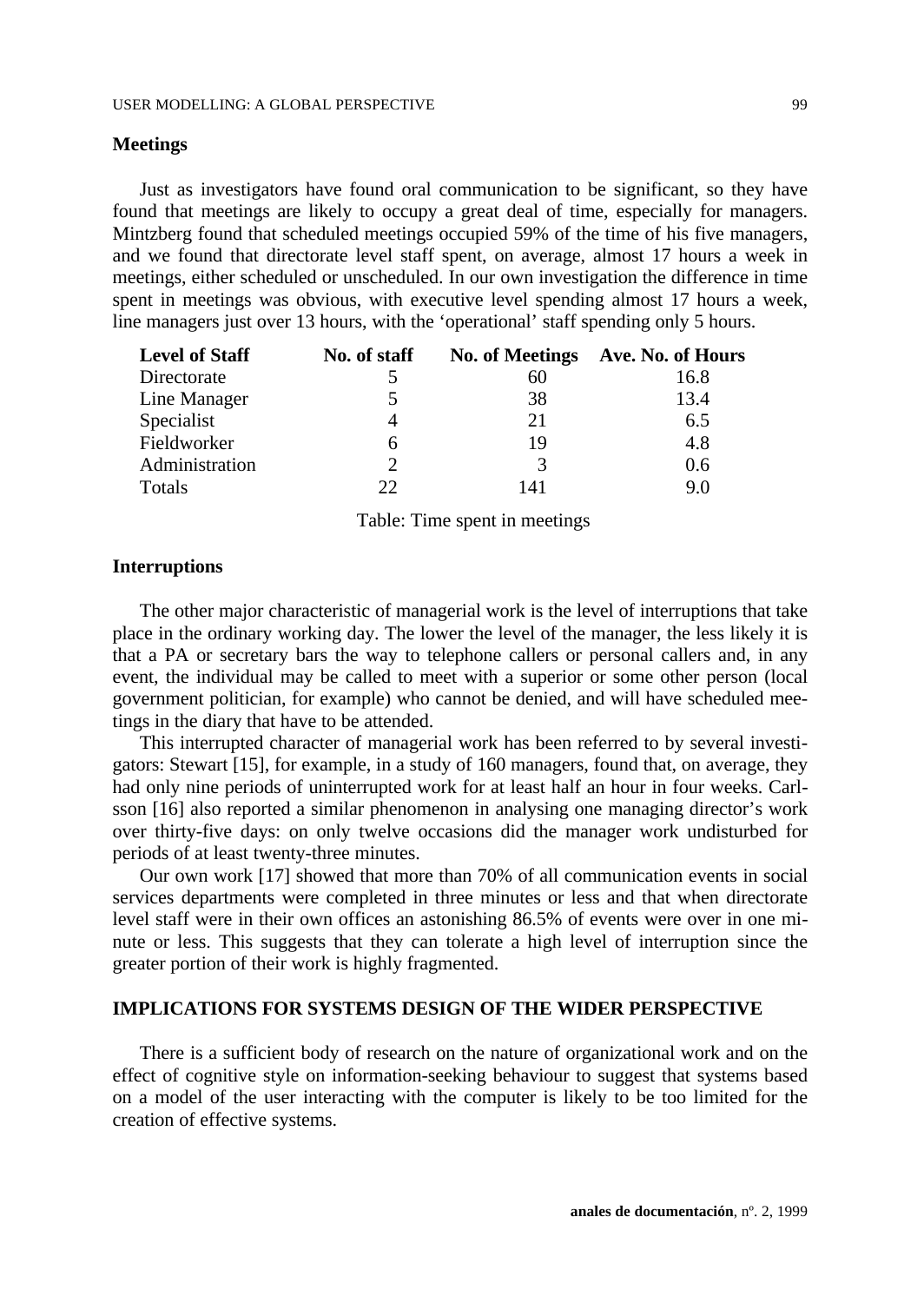Reference has already been made to the work by Benbasat and Taylor and it is clear that cognitive (or learning) styles do vary among individuals, and that it is highly unlikely that a system designed according to one cognitive model will fit the behaviour and expectations of a user whose model is different. The situation here is complicated by the fact that system designers, analysts and programmers are likely to have very linear, analytic cognitive models themselves and, hence, are likely to design systems that match their own models! However, as the research on managerial style suggests, there are other behavioural characteristics that are likely to affect the usability of information systems.

First, we do not yet have systems commonly available that enable the user to interact in the way he or she finds most congenial - that is, orally. Speech recognition systems are improving all the time, but we are some way from a totally interactive system in these terms. Yet we can hazard a guess that information systems designed for managers, and particularly for chief executives, will not achieve very great penetration until they allow for oral communication. It is interesting to note, for example, that executive information systems, originally intended for the board room and the executive office, are actually being used much lower down the organization and that it is likely that these users are specialists rather than general middle managers [18]. Further evidence for this proposition lies in the fact that in many organizations voice-mail systems are more widely used than e-mail systems and, given the oral character of organizational communication it is easy to see why this should be so.

Secondly, existing systems are designed as individual user systems: they are not well designed for common use in a meeting, nor is the normal form of a meeting particularly appropriate for using the technology. The technology is lacking, in that large-screen displays are cumbersome and more sophisticated alternatives are expensive and fitting out a meeting room with custom-built systems would be very expensive - one would need, for example, not only the large-screen display, but also individual screens for each participant in the meeting, probably embedded in the table, with touch screen displays reflecting individual use on the large screen. However, even if this was technologically successful, the nature of meetings would have to change if maximum benefit was to be derived. Changing social behaviour, even on this relatively small scale, is unlikely to be easy.

A further problem is that the information in the system may not be designed for use in meetings and, almost by definition, is unlikely to be structured around the topics of debate at the meeting. And, yet, as we have seen, meetings occupy significant amounts of time in organizations and are, in effect, the way that business gets done. The problem, of course, is that information structures and information content are not capable of being readily manipulated either in preparation for the meeting or during the meeting. By definition, new issues arise in meetings that require different analyses of data or access to information in an *ad hoc* fashion. I would guess that close to 100% of existing systems are no where near flexible enough to serve as adequate meeting support systems.

Finally, and perhaps most importantly, a manager's work is highly fragmented with many interruptions in the course of the working day. This inhibits the extent to which an individual can learn how to use a system and, given the extent to which systems change, either in functionality or in the user interface, each use of the system may involve some degree of re-learning or, if those uses are very separated in time, initial learning. In my opinion, this is perhaps the most under-rated problem of all. System designers are constant system users and find it difficult to put themselves in the position of the occasional user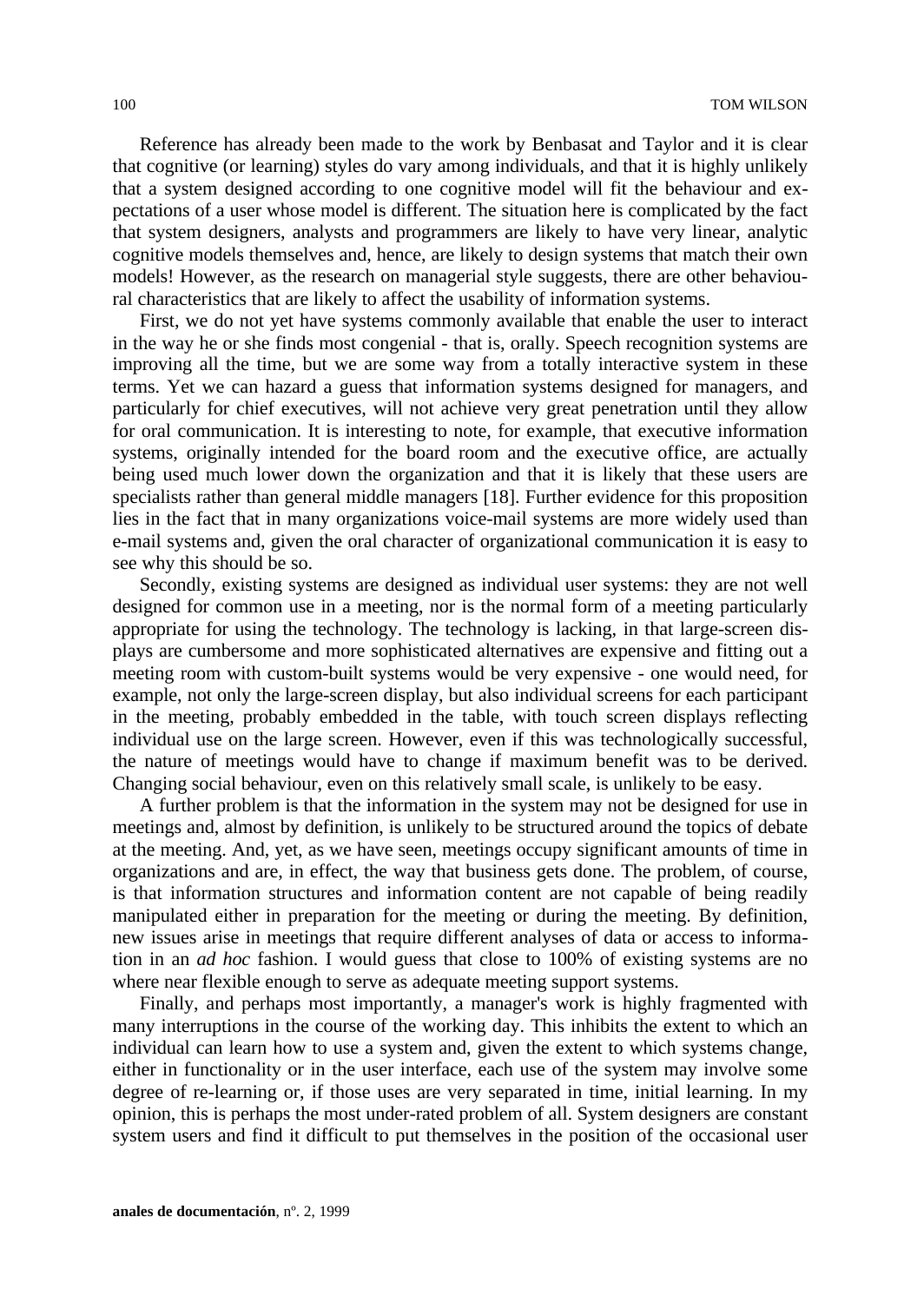who may be not only technologically naive, but also fearful of the technology. This is a major challenge for system designers - how to deliver a system that at first use and at each successive, but occasional use, will, in effect, teach the user how to use it while at the same time responding effectively to the user's needs.

### **CONCLUSION**

This rapid review of the many meanings of the user model and of the findings of research on managerial behaviour serves to draw attention, yet again, to the fact that no part of an information system can be isolated from the contexts of individual and organizational behaviours. Leavitt's [19] famous diamond which shows the relationship between various aspects of the organization ought to be on the wall of every systems design office:



Figure 1: The Leavitt diamond

The message of Leavitt's diamond is simply - every element of organizational life affects every other: change the technology and you change the task and ought to change the structure and the people. Change the people, and they will find new ways of performing tasks and the technology must adjust, as must everything else.

A user model, therefore, must be an organizational model, not a systems model, or an individual model and a limited, system perspective of the information user in the organization will not provide a sound basis for the development of future, usable information systems. Technology will drive development but, equally, the final form of those developments must respond to the wider world of the information user.

## **REFERENCES**

- 1. See, for example, Mumford, E. & Ward, T.B. A participative approach to computer systems design. London: Business Press, 1979.
- 2. Checkland, P. Systems thinking, systems practice. Chichester: Wiley, 1981.